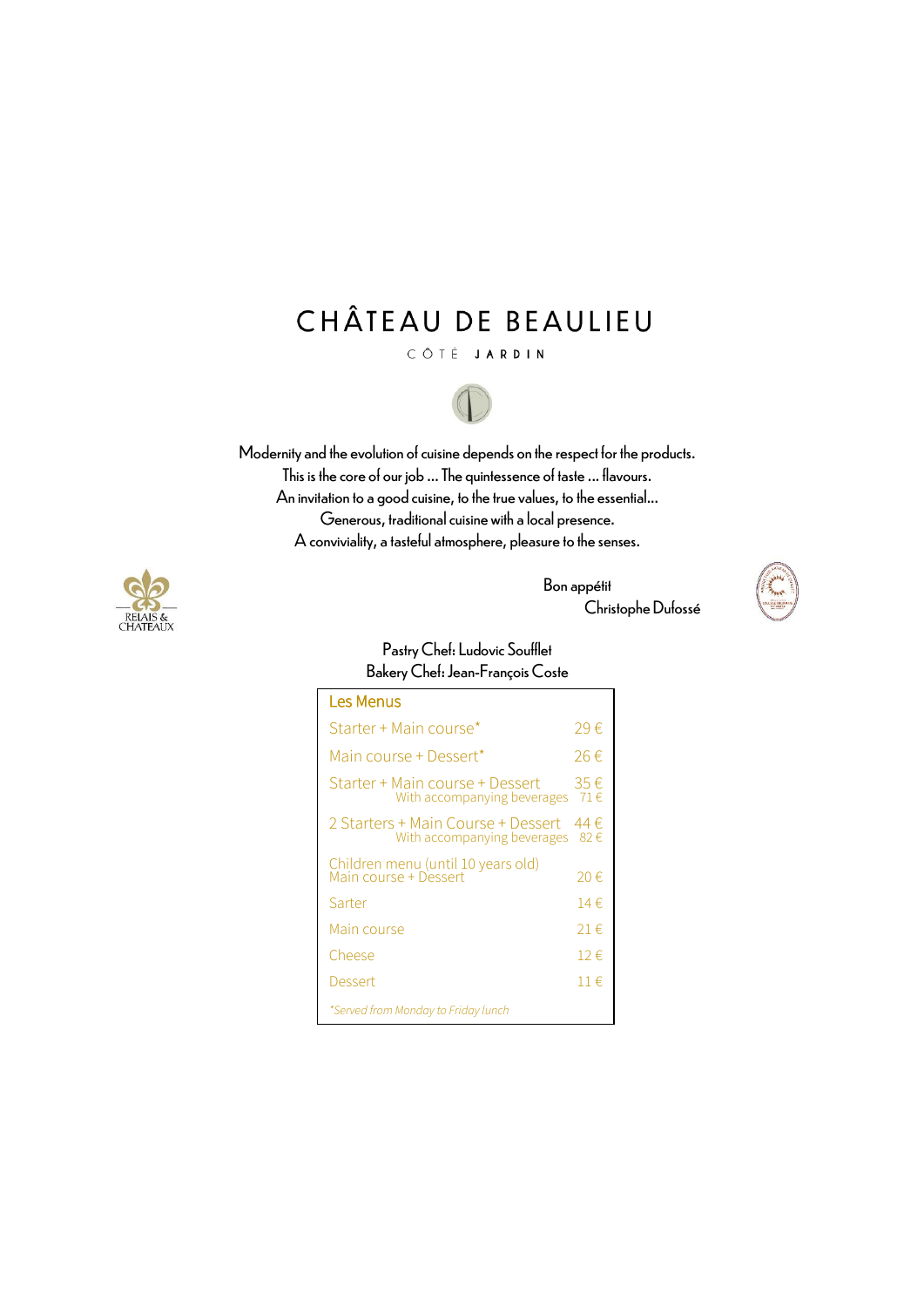## **Starters**

VITELLO-TONNATO style Veal carpaccio, Arugula salad, Mushrooms and Parmesan shavings Sea bream tartar, Kalamansi vinaigrette, Crispy Socca Green asparagus Vichyssoise, Blanc-Manger Pepper, Coriandre Shrimps and Shellfish "Open" Raviole, Spinach coulis, Shellfish fleurette Cooked & Raw Multicolor Tomatoes, Burrata Espuma

## Main Courses

Octopus "à la Provençale", served with a Chickpea Pie « Small Boat » Mackerel, cooked Fennel, Saffron Bouillabaisse **Risotto "Al dente" Primavera, Beautiful green spring vegetables**  Beef Flank Steak "Tagliatta" style, Artisanal Wafer Apples Country Piglet with a Parmesan-Olive crust, Shrimp and Basil Linguine

#### **Desserts**

Choux done my way "Signature by CD" Dark chocolate, Bourbon vanilla, Arabica coffee Choco-Choco, Tonka beans soft ice-cream, "Black forest" Milk-shake Strawberry Finger, Cream Cheese, Lime Orchard Red Berries Pavlova Cheese plate from « Maison Philippe Olivier" served with a seasonal chutney